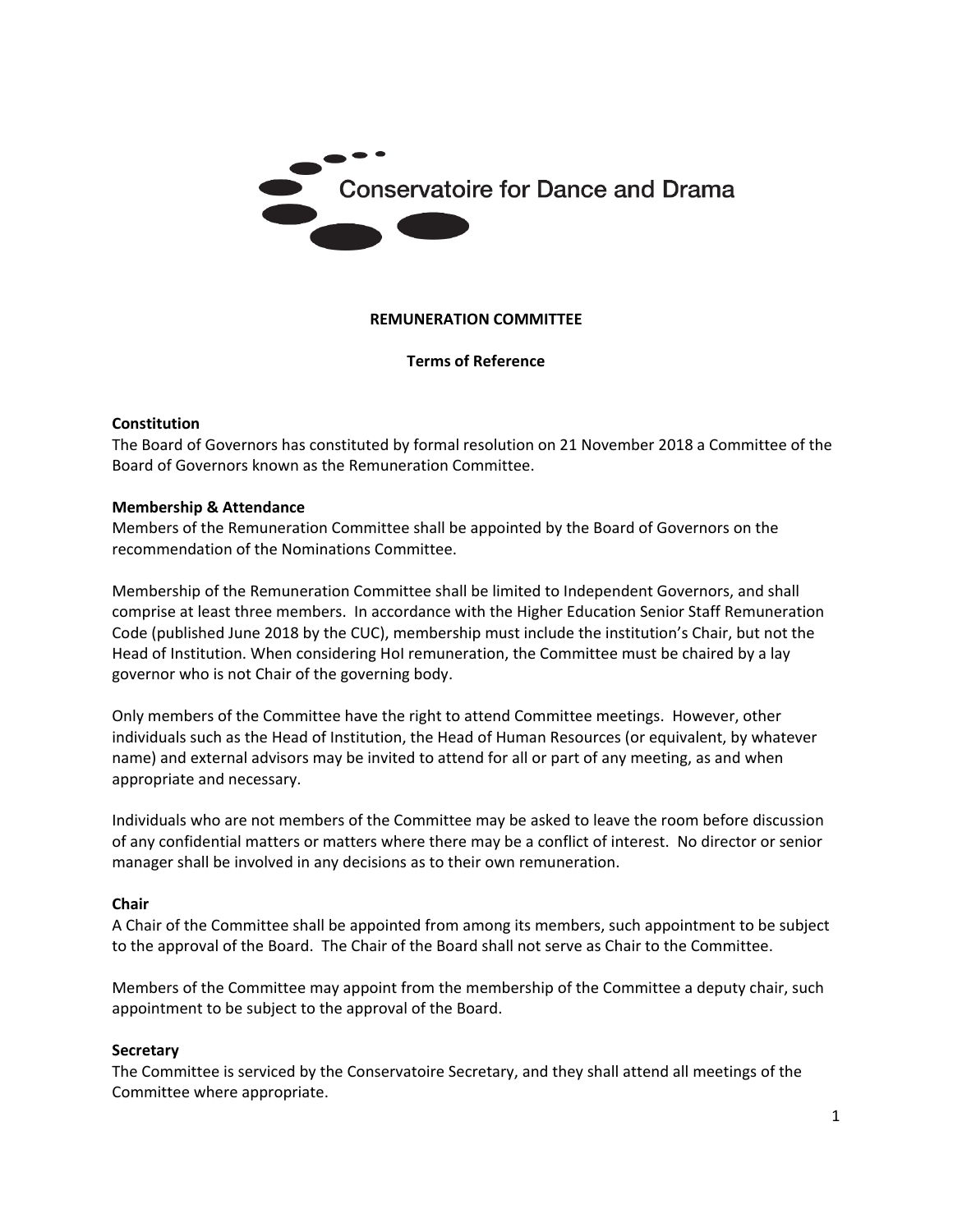# **Quorum**

Any meeting of the Committee will be quorate when at least two Independent Governors are present.

## **Frequency of meetings**

The Committee shall meet at least twice per year and otherwise as required.

# **Notice of meetings**

Meetings of the Committee shall be called by the Secretary at the request of the Chair or Members of the Committee.

Unless otherwise agreed, notice of each meeting confirming the venue, time and date, together with the agenda of items to be discussed, shall be forwarded to each member of the Committee, and any other person required to attend, no later than five working days before the date of the meeting. Supporting papers shall be sent to Committee members and to other attendees as appropriate, at the same time.

Business conducted outside of formal meetings by circulation will be reported to the next meeting.

## **Minutes of meetings**

The Secretary shall minute the proceedings and resolutions of all Committee meetings, including the names of those present and in attendance.

# **Remit**

The Committee is authorised by the Board of Governors to investigate any activity within its terms of reference.

# **Duties**

The Remuneration Committee is charged by the Board to determine the Conservatoire's remuneration policy, taking into account all factors the Committee deems necessary (including relevant legal and regulatory requirements, the provisions and recommendations of the Higher Education Code of Governance, and associated guidance), and within the following guidelines:

- The objective of the remuneration policy shall be to attract, retain and motivate executive and senior leadership of the quality required to run the Conservatoire successfully without paying more than is necessary, having regard to the views of stakeholders (including the general public);
- The policy shall be aligned with the Conservatoire's long-term strategic goals, to include acknowledgment of its role in ensuring institutional sustainability and protecting the reputation of the Conservatoire; and
- A significant portion of remuneration should be structured so as to link rewards to corporate and individual performance and designed to promote the transition and sustainability of the Conservatoire.

For the avoidance of doubt, remuneration within these terms of reference shall be taken to mean the reward for employment in the form of pay (salary or wages), including allowances, benefits (e.g., medical plan, pension plan), bonuses and incentives (e.g., tuition reimbursement, relocation support), including the monetary value of any non-cash incentives.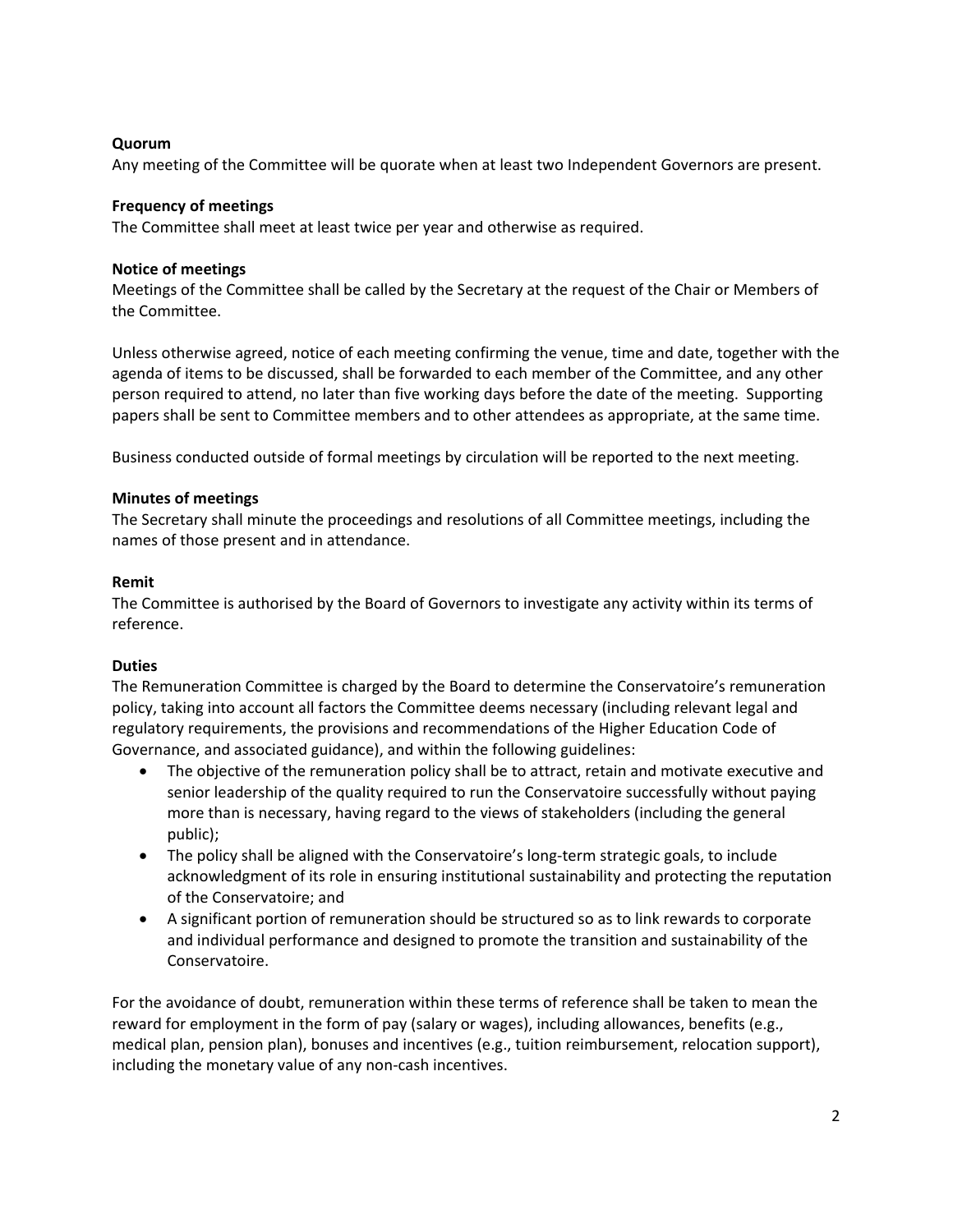With regard to the remuneration policy, the Committee shall:

- 1. Have responsibility for setting the remuneration for the Head of Institution, Finance Director, and Conservatoire Secretary including pension rights and any compensation payments;
- *2.* To review the remuneration of any member of staff whose salary exceeds £60,000 per annum;
- 3. Take into account and consider the public interest and the safeguarding of public funds alongside the interests of the Conservatoire when considering all forms of payment, reward and severance to the staff whose remuneration is within scope of the Committee's scrutiny;
- 4. Recommend and monitor the level and structure of remuneration for the Conservatoire's senior leadership team;
- 5. Review and have regard to the pay and employment conditions across the Conservatoire's member schools, especially when determining annual salary increases;
- 6. Review the ongoing appropriateness and relevance of the remuneration policy;
- 7. Obtain reliable, up-to-date information about remuneration within the sector, and within UK conservatoires and/or higher education providers of comparable scale and complexity; and to this end, to appoint remuneration consultants and/or commission or purchase any reports, surveys or information which it deems necessary at the expense of the Conservatoire but within any budgetary restraints imposed by the Board;
- 8. Be exclusively responsible for establishing the selection criteria, selecting, appointing and setting the terms of reference for any remuneration consultants who advise the Committee;
- 9. Approve the design of, and determine targets for, any performance-related pay schemes or incentive plans operated by the Conservatoire and approve the total annual payments made under such schemes and the performance targets to be used;
- 10. Determine the policy for, and scope of, pension arrangements for the HoI and other members of the senior leadership team;
- 11. Ensure that contractual terms on termination, and any payments made, are fair to the individual and the Conservatoire, that failure is not rewarded, and that the duty to mitigate loss is fully recognised;
- 12. Oversee any major changes in employee benefits structures;
- 13. Agree the policy for authorising Governor or HoI expenses claims; and
- 14. Work and liaise as necessary with all other Board committees.

The Committee shall also consider, monitor and where appropriate make proposals for consideration by the Board on matters:

- 15. Concerning the remuneration of Governors (excepting reimbursement of reasonable expenses associated with the performance of their duties);
- 16. Relating to the Human Resources Strategy insofar as it applies to the Conservatoire; and
- 17. Of strategic significance concerning remuneration and other employment matters not otherwise covered by these terms of reference.

# **Reporting Procedures**

The Chair of the Committee will report to the Board in writing on the Committee's proceedings after each meeting on all matters within its duties and responsibilities. Written reports will be circulated to all members of the Board of Governors.

The Committee shall make whatever recommendations to the Board it deems appropriate on any matter within its remit where action or improvement is needed.